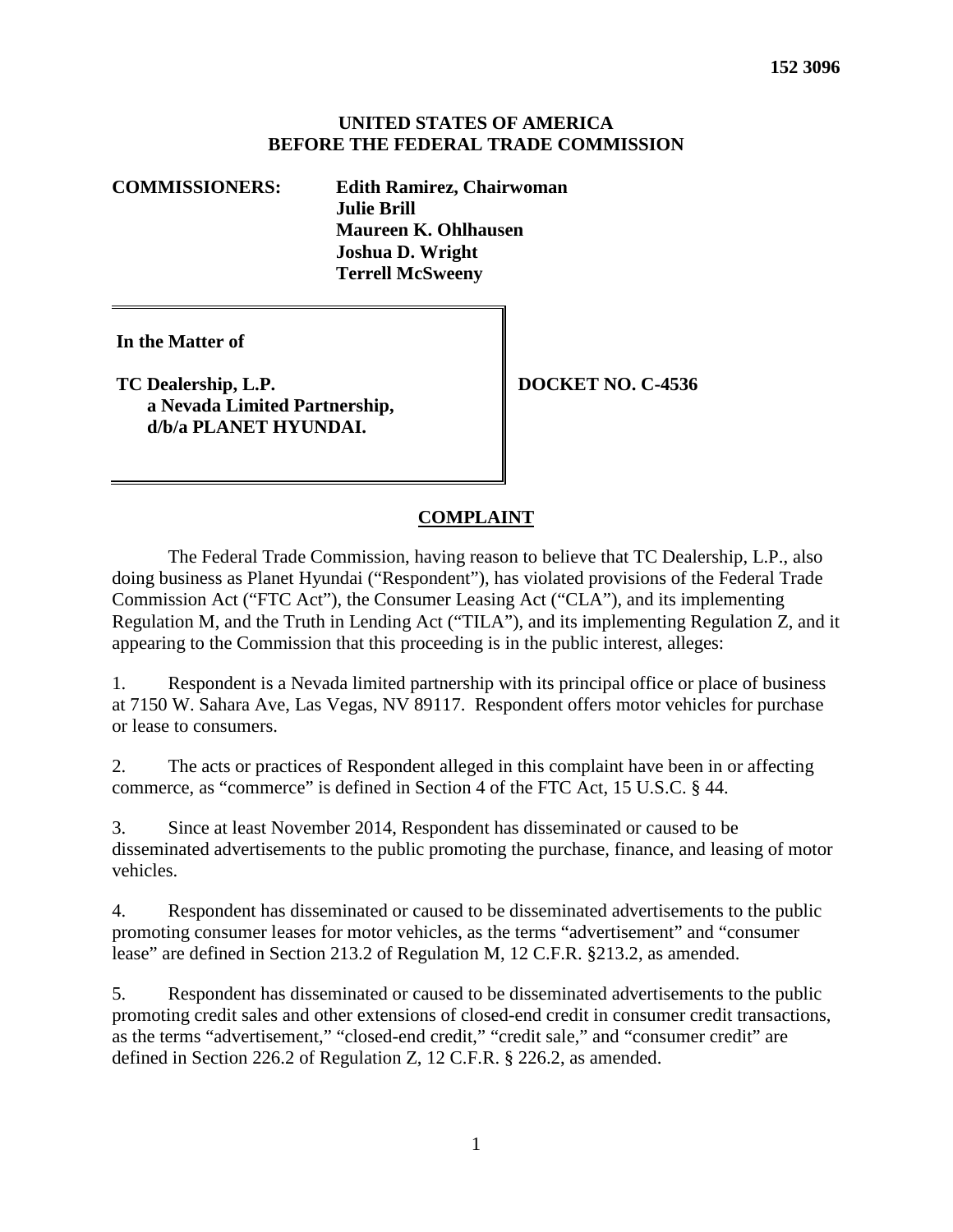6. Respondent has placed numerous advertisements promoting consumer leases and purchases of motor vehicles, or promoting credit sales and other extensions of closed-end credit in consumer credit transactions, in printed publications, including in the *Las Vegas Review-Journal* newspaper. Exhibit A is an example of a two-page advertisement that Respondent ran in the *Las Vegas Review-Journal*. Respondent's advertisements in other editions of the *Las Vegas Review-Journal* contain substantially similar statements and depictions.

#### "50% OFF" Prices

7. Respondent's advertisements, including but not limited to the advertisement attached as Exhibit A, deceptively promote offers for motor vehicles with a prominent "50% OFF" statement next to each vehicle. For example, the advertisement attached as Exhibit A features a 2014 Accent with a "50% OFF" price of "\$36/mo" or"\$8,974":



(from Exhibit A, print advertisement, *Las Vegas Review-Journal* ((Nov. 2014))

8. In a block of text near the bottom of the two-page newspaper advertisement, the following statement appears in miniscule print:

All advertised amounts include all Hyundai incentive/rebates, dealer discounts and \$2500 additional down from your trade in value . . . 1.14MY Accent - \*Price excludes tax, title, license, doc, and dealer fees. MSRP \$18075 - \$2451 Dealer Discount - \$2650 HMA rebates - \$4000 Trade Allowance = Net Price \$8974. Lease 36 months with \$0 Cash down payment. On approved credit. Must trade qualifying vehicle . . . All payment and prices include HMA College Grad Rebate, HMA Military Rebate, and HMA Valued Owner Coupon. Must be active military or spouse of same to qualify for HMA Military Rebate. Must graduate college in the next 6 months or within the last 2 years to qualify for HMA College Grad rebate. Must own currently registered Hyundai to qualify for HMA Valued Owner Coupon.

<span id="page-1-0"></span>9. Thus, the prominently advertised prices are not generally available to consumers. In fact, a consumer can qualify for the advertised prices only if the consumer meets certain qualifications for incentives, rebates, or discounts, such as being a recent college graduate, being a member of the military, owning a currently registered Hyundai, or trading in a qualifying vehicle.

10. Additionally, Respondent's advertisements state certain terms, such as a monthly payment amount, but only disclose in miniscule print that the advertised monthly payment is for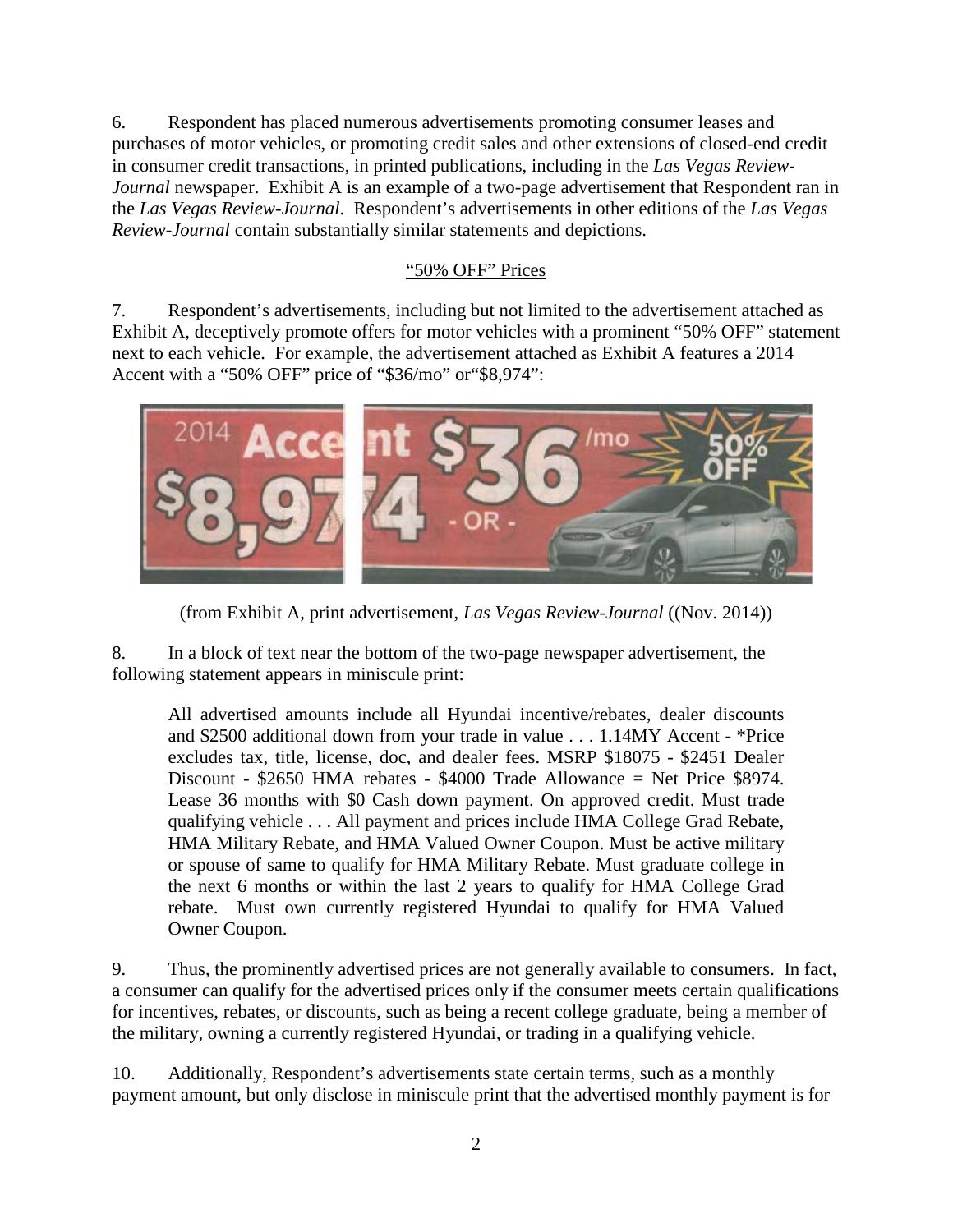a lease and the number of scheduled payments. Respondent's advertisements fail to include other required information, such as the total amount due at signing and whether or not a security deposit is required.

# "\$0 DOWN AVAILABLE"

11. Respondent's advertisements, including but not limited to the advertisement attached as Exhibit A, deceptively promote offers for motor vehicles with a prominent "\$0 DOWN AVAILABLE" statement:



(from Exhibit A, print advertisement, *Las Vegas Review-Journal* ((Nov. 2014))

12. In fact, consumers seeking to obtain the vehicles shown in the advertisements for "\$0 DOWN" must turn in a qualifying vehicle with a trade-in value of at least \$2,500. Thus, "\$0 DOWN" is not available to consumers who do not trade in a qualifying vehicle.

13. Additionally, Respondent's advertisements state certain terms, such as the amount down, but only disclose in miniscule print that the advertised monthly payment is for a lease and the number of scheduled payments. Respondent's advertisements fail to include other required information, such as the total amount due at signing and whether or not a security deposit is required.

# "0% APR"

14. Respondent's advertisements, including but not limited to the advertisement attached as Exhibit A, state credit terms such as "\$0% APR for 72 MONTHS\*\*":



(from Exhibit A, print advertisement, *Las Vegas Review-Journal* ((Nov. 2014))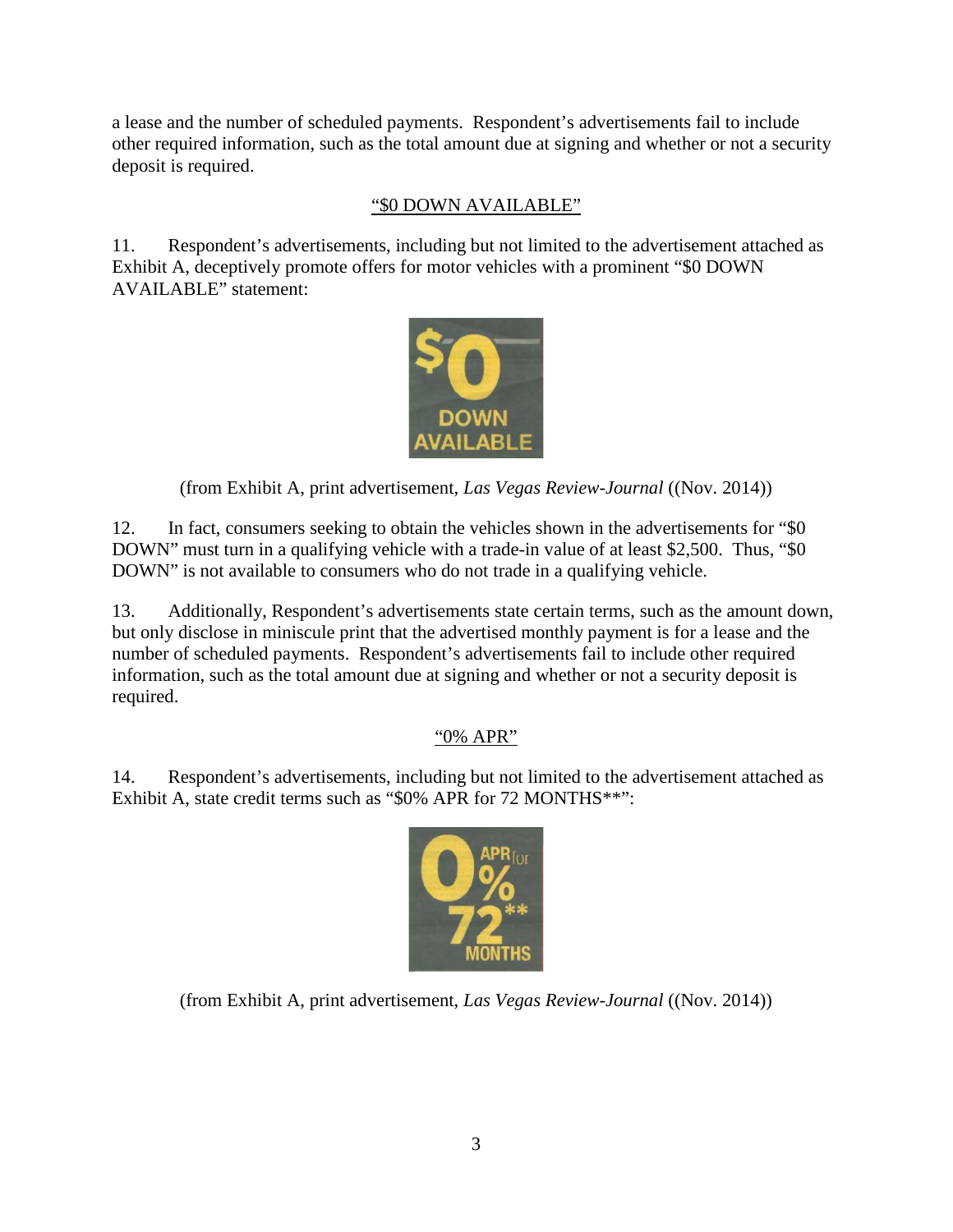15. In the block of text near the bottom of the full-page newspaper advertisement, the following statement appears in miniscule print:

\*\*0% APR for 72 months on select models subject to credit approval through HMF.

16. Respondent's advertisements fail to include other required information, such as the terms of repayment.

# **FEDERAL TRADE COMMISSION ACT VIOLATIONS**

# **Count I**

#### **Misrepresentation of Vehicle Purchase Prices**

17. Through the means described in Paragraphs 6 through [9,](#page-1-0) Respondent has represented, directly or indirectly, expressly or by implication, that consumers can purchase vehicles for the prominently advertised "50% OFF" prices.

18. In fact, vehicles are not generally available for purchase at the prominently advertised "50% OFF" prices. Therefore, the representation set forth in Paragraph 17 is false or misleading.

19. Respondent's practices constitute deceptive acts or practices in or affecting commerce in violation of Section 5(a) of the FTC Act, 15 U.S.C. § 45(a).

### **Count II**

### **Misrepresentation of Offer**

<span id="page-3-0"></span>20. Through the means described in Paragraphs 6 through 10, Respondent has represented, directly or indirectly, expressly or by implication, that advertised monthly payment amounts are for vehicle purchases, not leases.

21. In fact, the advertised monthly payment amounts are for vehicle leases, not purchases. Therefore, the representation set forth in Paragraph [20](#page-3-0) is false or misleading.

22. Respondent's practices constitute deceptive acts or practices in or affecting commerce in violation of Section 5(a) of the FTC Act, 15 U.S.C. § 45(a).

### **Count III**

### **Misrepresentation of Amount Due at Signing**

<span id="page-3-1"></span>23. Through the means described in Paragraphs 6 and 11 through 13, Respondent has represented, directly or indirectly, expressly or by implication, that consumers can pay \$0 at signing to obtain the vehicles shown in the advertisements for the advertised monthly payment amount.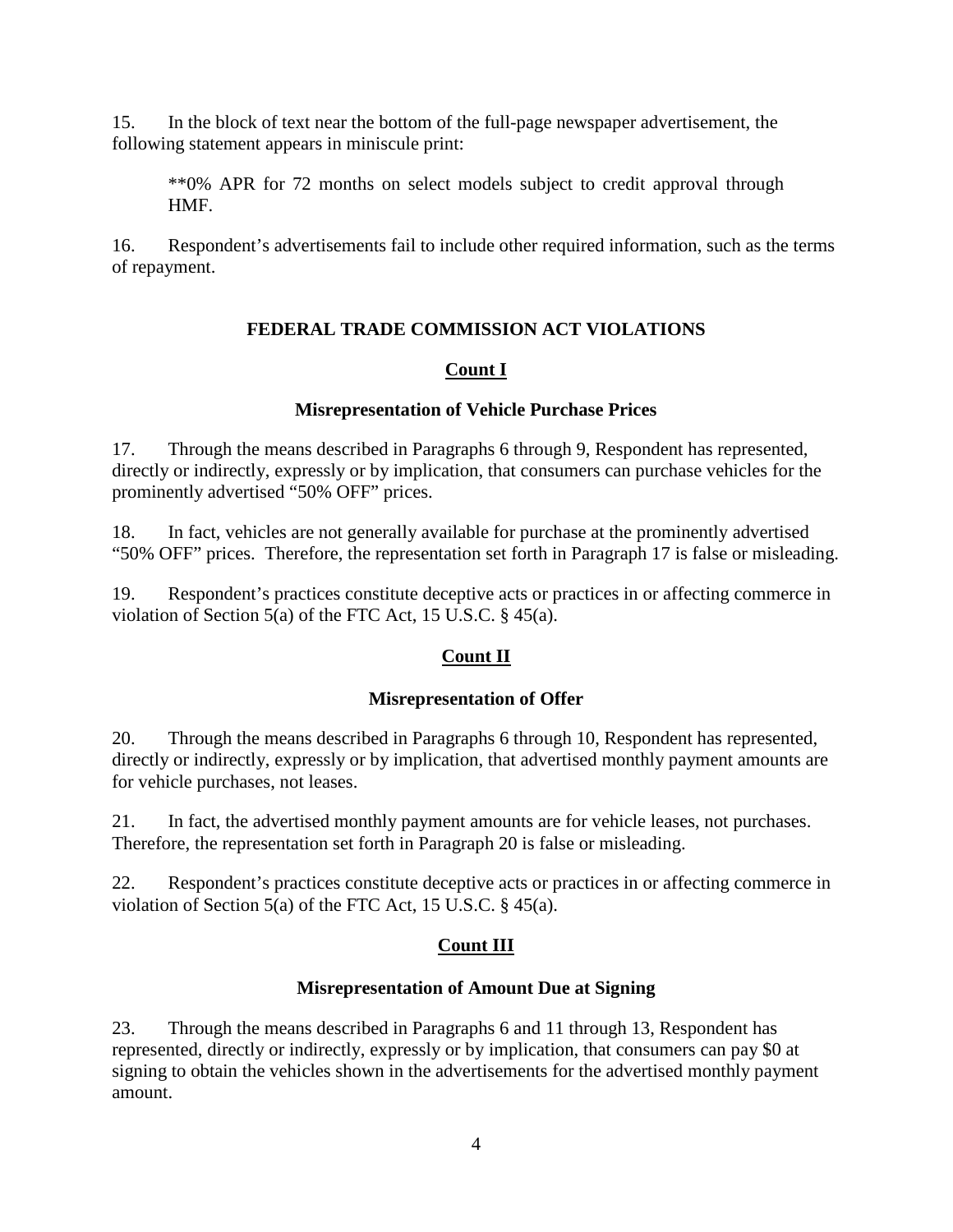24. In fact, consumers cannot pay \$0 at signing to obtain the vehicles shown in the advertisements for the advertised monthly payment amount. Consumers must turn in a qualifying vehicle whose trade-in value is at least \$2,500. Therefore, the representation set forth in Paragraph [23](#page-3-1) is false or misleading.

25. Respondent's practices constitute deceptive acts or practices in or affecting commerce in violation of Section 5(a) of the FTC Act, 15 U.S.C. § 45(a).

# **VIOLATION OF THE CONSUMER LEASING ACT AND REGULATION M**

26. Under Section 184 of the CLA and Section 213.7 of Regulation M, advertisements promoting consumer leases are required to make certain disclosures ("CLA additional terms") if they state any of several terms, such as the amount of any payment ("CLA triggering terms"). 15 U.S.C. § 1667c; 12 C.F.R. § 213.7(d).

27. Respondent's advertisements promoting consumer leases, including but not necessarily limited to the advertisements described in Paragraphs 6 through 13, are subject to the requirements of the CLA and Regulation M.

# **Count IV**

### **Failure to Disclose or to Disclose Clearly and Conspicuously Required Lease Information**

<span id="page-4-0"></span>28. Respondent's advertisements promoting consumer leases, including but not necessarily limited to those described in Paragraphs 6 through 13 have included CLA triggering terms, but have failed to disclose or to disclose clearly and conspicuously additional terms required by the CLA and Regulation M, including one or more of the following:

- a. That the transaction advertised is a lease.
- b. The total amount due prior to or at consummation or by delivery, if delivery occurs after consummation.
- c. Whether or not a security deposit is required.
- d. The number, amount, and timing of scheduled payments.
- e. With respect to a lease in which the liability of the consumer at the end of the lease term is based on the anticipated residual value of the property, that an extra charge may be imposed at the end of the lease term.

29. Therefore, the practices set forth in Paragraph [28](#page-4-0) have violated Section 184 of the CLA, 15 U.S.C. § 1667c, and Section 213.7 of Regulation M, 12 C.F.R. § 213.7.